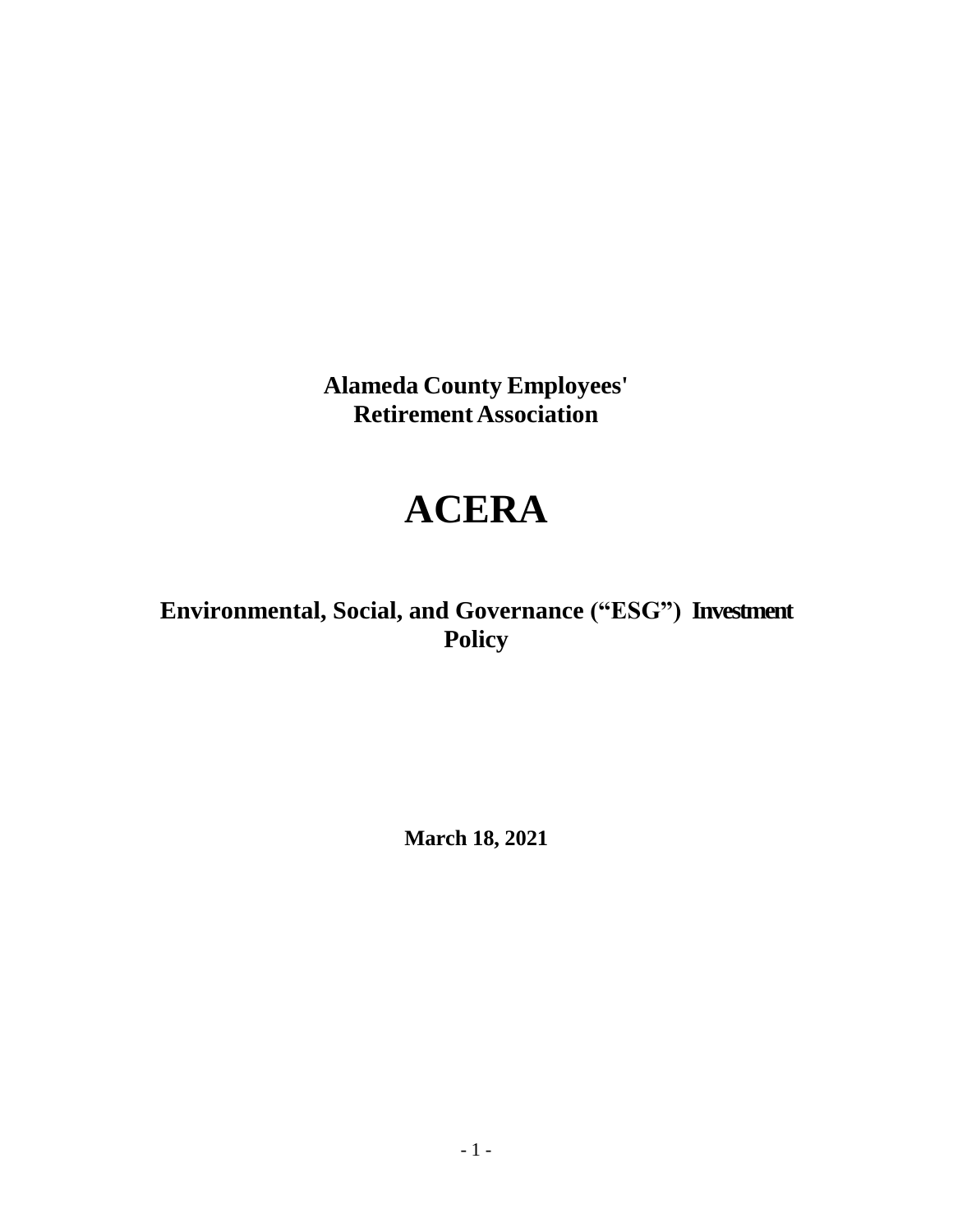## **ACERA ESG INVESTMENT POLICY**

### TABLE OF CONTENTS

| I.    | <b>SCOPE</b>                      | 3              |
|-------|-----------------------------------|----------------|
| II.   | <b>PURPOSE</b>                    | 3              |
| Ш.    | <b>LEGAL AUTHORITY</b>            | 3              |
| IV.   | <b>ESG MISSION STATEMENT</b>      | 3              |
| V.    | <b>ESG RISK FACTORS</b>           | $\overline{4}$ |
| VI.   | <b>MANAGER SEARCHES</b>           | $\overline{4}$ |
|       |                                   |                |
| VII.  | MONITORING AND REPORTING          | 5              |
| VIII. | <b>ROLES AND RESPONSIBILITIES</b> | 5              |
| IX.   | PROXY VOTING                      | $\tau$         |
| X.    | <b>EFFECTIVE DATE</b>             | 7              |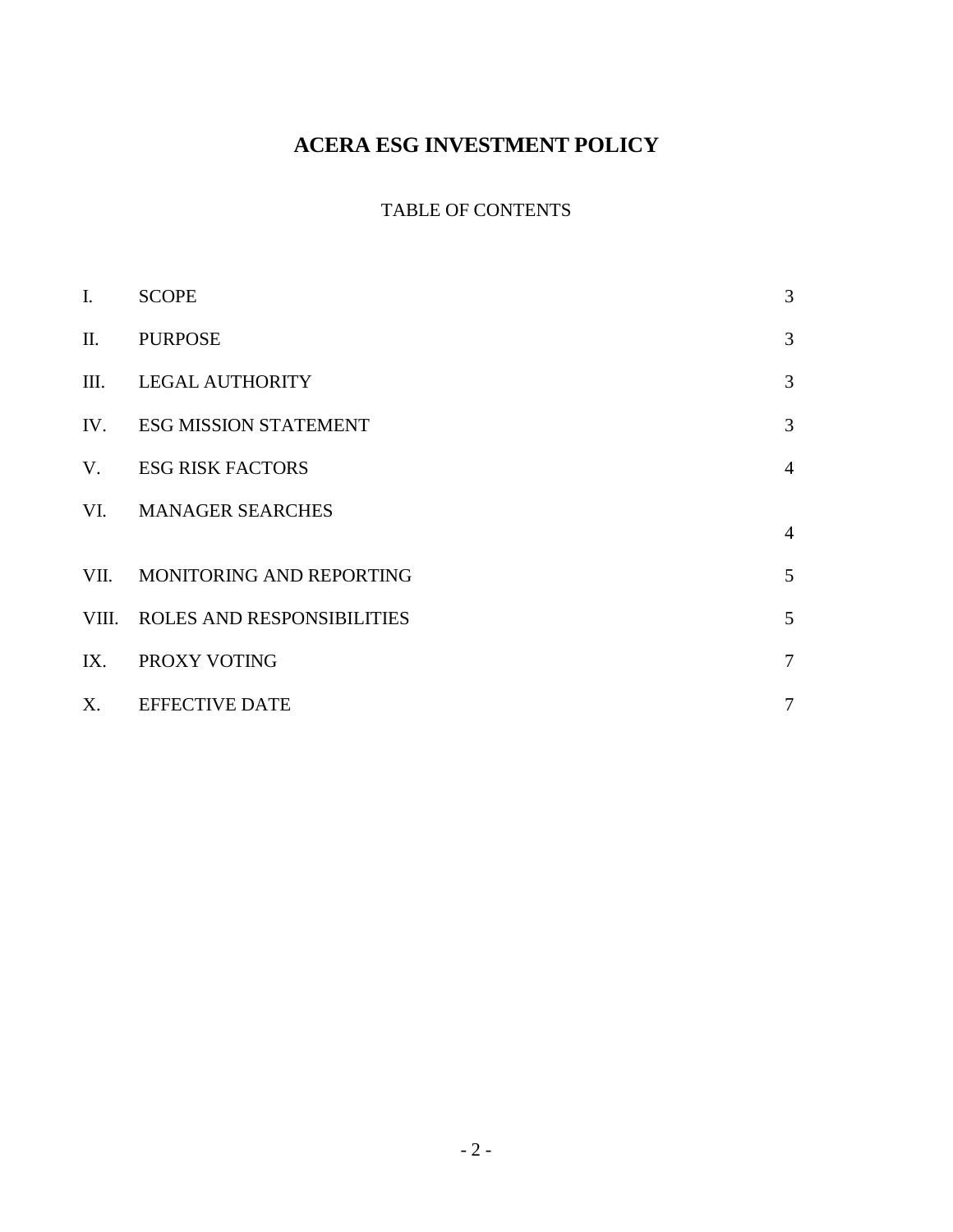#### I. SCOPE

The Environmental, Social and Governance Investment Policy ("ESG Policy") reflects the values of Alameda County Employees' Retirement Association's ("ACERA's") Board in conjunction with long term, material risk considerations that may impact the financial returns of the Plan. It shall apply to all asset classes of ACERA's Pension Fund ("Fund") and may be incorporated within investment management guidelines or through active ownership, including proxy voting. The ESG Policy is subject to all provisions of applicable law and the applicable limitations and requirements of ACERA's General Investment Guidelines, Policies and Procedures. The ACERA Board ("Board") reserves the right to amend, supplement, or rescind this ESG Policy at any time.

#### II. PURPOSE

The purpose of this ESG Policy is to establish a framework for the ongoing development. ongoing monitoring, and administration for the Plan's ESG stated values, consistent with the Board's fiduciary responsibilities in investment of the Fund. This ESG Policy embraces an integrated approach to the assessment of long-term risk considerations and disclosures, as opposed to a divestment approach.

At its outset, this ESG Policy will focus primarily on understanding the existing ESG policies that exist within the Fund and how they interact and affect overall portfolio risk and performance. Over time, it is expected that ACERA's ESG Policy will evolve along with the Board's knowledge and understanding of ESG integration and risk reduction at the Fund level.

#### III. LEGAL AUTHORITY

As with all other aspects of ACERA's Fund, this ESG framework requires that ACERA's Trustees act solely in the interest of plan beneficiaries, in good faith, avoiding conflicts of interest and acting with prudence. This ESG Policy adheres to the California Constitution, article XVI, section 17 and is designed to be consistent with guidance found in DOL publications which define the prudent consideration of ESG factors, allow for ESG factors in investment policy statements and in evaluation and risk metrics, and define prudent ESG proxy voting guidelines. ACERA's ESG Policy shall not sacrifice investment returns or assume greater risks to promote social policy goals.

#### IV. ESG MISSION STATEMENT

ACERA's Board members are fiduciaries and their legal duty remains, at all times, to promote the growth and sustainability of the Fund to timely provide retirement and related benefits to ACERA members and their beneficiaries. The Board's fiduciary duties require loyalty and care to ACERA's members and beneficiaries and prudence in all decisions made regarding ACERA's investments and administration. Within this context, the Board recognizes the need to mitigate risks that may have a negative impact on the Fund's long-term financial results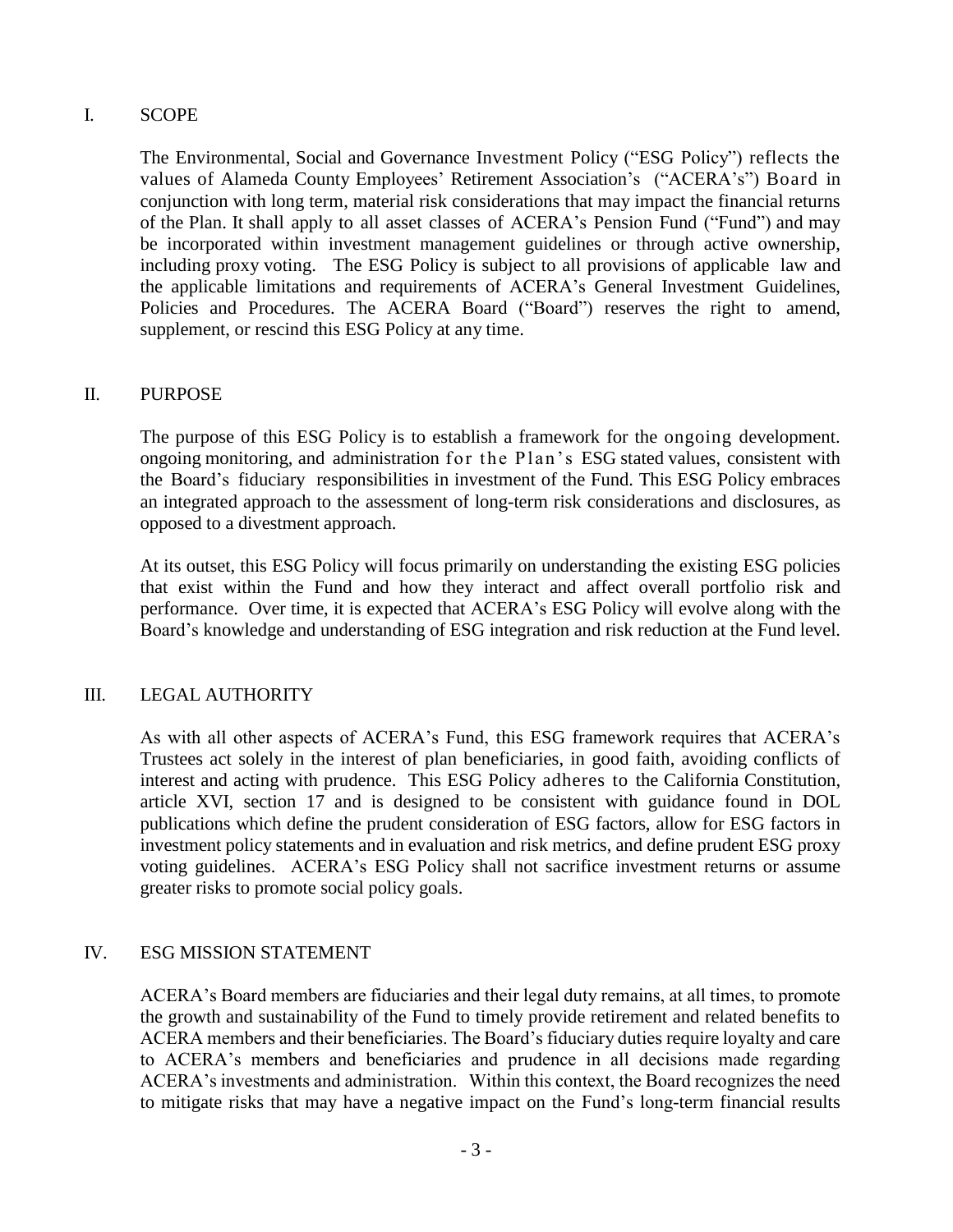while adhering to a diversified investment strategy designed to meet ACERA's desired return and risk objectives.

Risk mitigation includes the prudent consideration of Environmental, Social, and/or Governance (ESG) risk factors that may materially impact the Fund's long-term financial returns. ESG considerations will be evaluated, where applicable, with the goal of mitigating risk while maintaining or improving Plan returns over the long term. The Board shall analyze and consider ESG factors in its decision to approve investments when those factors are reasonably deemed by the Board, in consultation with its internal and external professional investment advisors, to be material to its financial returns.

ACERA's Board will develop and adopt an ESG policy statement which codifies its values, policies and procedures and will revisit and update this policy periodically.

#### V. ACERA ESG RISK FACTORS

ACERA will consider risk factors that span environmental, social and governance factors. ACERA will use various procedures and implementation methods which are specific to the E, S or G factors in their due diligence and monitoring and disclosures, if applicable. These procedures and methods are subject to periodic review.

- Environmental ACERA's Board believes that there are substantial risks associated with climate change that may be materially detrimental to long-term financial returns. ACERA will seek to advance its interests in mitigating climate change risk through available tools, including proxy voting.
- Social While harder to quantify, ACERA holds that certain social risk factors may also be detrimental to long-term financial returns. The Fund will monitor and report on social risk factors identified by ACERA's Board, including diversity & inclusion, and human capital risk issues, for ACERA's investment managers and service providers. The Plan may also augment material social risk mitigation through proxy voting.
- Governance- ACERA will consider various governance risk criteria that the Board has determined may have a material effect on long-term financial returns. Governance risk factors will be incorporated though available tools which also may include proxy voting.

Common to ESG risk factors identified by ACERA's Board is a belief that the implementation of ACERA's ESG Policy will result in long-term value creation for the Plan's members and beneficiaries. Risk factors identified by ACERA's Board will be periodically reviewed along with broader policy review.

#### VI. MANAGER SEARCHES

When conducting manager searches, ACERA's consultant(s) and Staff will incorporate an ESG section into its due diligence that examines ESG-related criteria within the organization and in the manager's investment process. A description of the managers' ESG approach will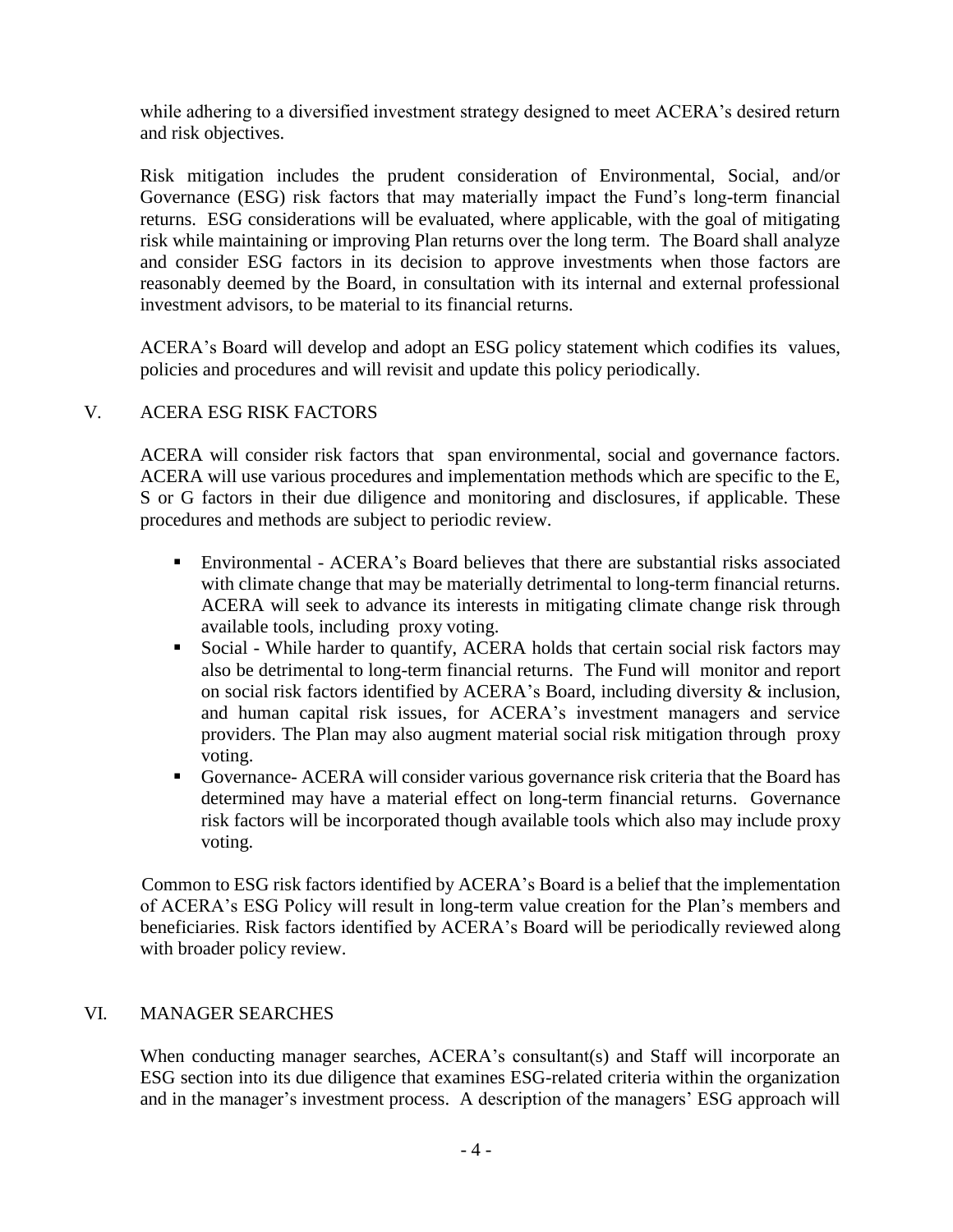be included, along with an investment assessment, in final due diligence materials when hiring new managers. Manager searches will be conducted in accordance with the general parameters and processes established by ACERA and adhering to all Federal and State statutes.

Should ACERA conduct a consultant search, a similar ESG assessment will be included in the due diligence process.

#### VII. MONITORING AND REPORTING

ACERA's investment managers and service providers will be asked by ACERA to complete an annual questionnaire that discloses ESG initiatives and factors incorporated at the organization and within the investment approach. ACERA expects that all potentially material risks and opportunities will be identified by the provider. For GPs, ACERA will request best efforts in the disclosure of ESG-related criteria at their underlying portfolio companies. Disclosure will be implemented in the preferred format of ACERA's Board which will be reviewed periodically and revisited as necessary.

ACERA's Board will review the ESG disclosure reporting annually.

#### VIII. ROLES AND RESPONSIBILITES

The delineation of roles and responsibilities is important for effective administration of ACERA's ESG Policy. The duties and responsibilities of the Board, Investment Committee, Staff, Consultants, and Chief Counsel are stated below. Roles and responsibilities of ACERA's ESG Policy are further governed by those outlined in ACERA's overarching General Investment Guidelines, Policies, and Procedures.

#### A. Board

The Board shall be responsible for approving the ESG Policy. The Board, with input from the Investment Committee, shall review this ESG Policy periodically to determine whether modifications are necessary. The Board shall also be responsible for reviewing an annual disclosure report describing ESG policy implementation for the Fund's investment managers and its service providers.

#### B. Investment Committee

The Investment Committee shall monitor implementation of ACERA's ESG Policy. It shall evaluate proposals for ESG Policy modifications annually or as needed and make recommendations for consideration by the Board. The Investment Committee shall review the ESG annual disclosure report and consider material ESG risk considerations as defined in this ESG Policy in the hiring and/or retention of ACERA's investment managers and service providers.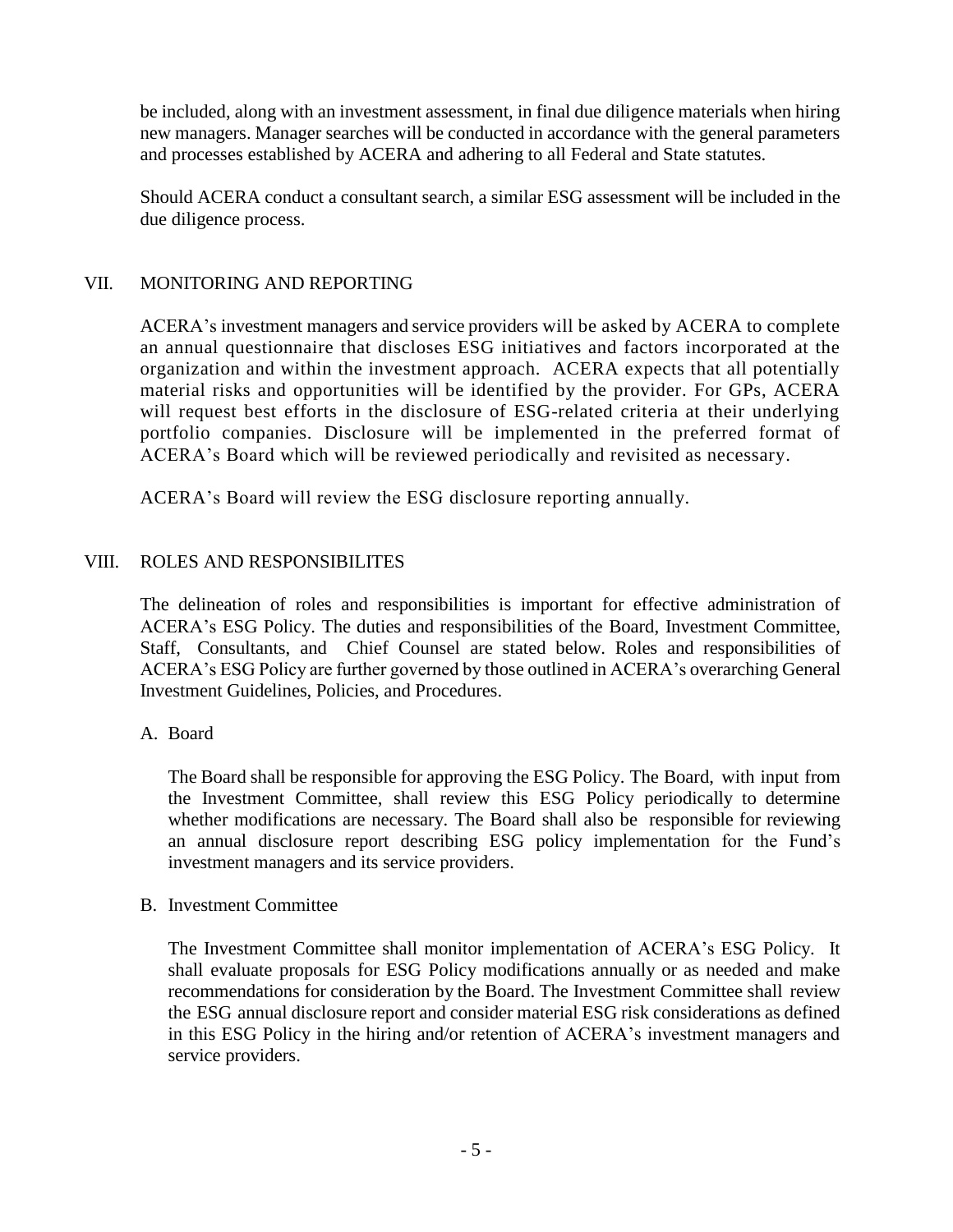C. Staff

Staff shall be responsible for implementation of of the ESG Policy. Staff's responsibilities shall include the following:

- 1. Incorporating ESG information along with investment due diligence materials in manager searches;
- 2. Monitoring ESG-related factors of ACERA's investment managers and service providers on an annual basis and preparing a disclosure report;
- 3. Coordinating with ISS as needed to assist with ACERA's ESG-related proxy voting; and
- 4. Developing and recommending changes to the ESG Policy over time if warranted.
- D. Consultants
- 1. Investment Consultants (General and Specialty Asset Class Consultants)

General and Specialty Asset Class Investment Consultants hired by the Board are fiduciaries to ACERA and its Board. These Investment Consultants shall independently monitor adherence to ACERA's ESG Policy and make related recommendations to serve the best interests of the plan participants. Investment Consultants shall also assist Staff in crafting the ESG Policy and in its implementation. The Investment Consultants responsibilities shall include the following:

- a. Incorporating ESG information into manager search due diligence materials;
- b. Assisting ACERA Staff in ESG monitoring of ACERA's investment managers as needed;
- c. Recommending changes or improvements to the ESG Policy over time if warranted;
- d. Presenting on ESG topics of interest to ACERA; and
- e. Performing other duties in accordance with the terms of its contract and applicable State and Federal law.
- 2. Specialty Asset Class Consultant

Specialty Asset Class Consultant(s) are subject to the same expectations and bear the same responsibilities stated in Section VIII (D) (1) above.

E. Chief Counsel

ACERA's Chief Counsel shall provide legal advice to ACERA's Board, Investment Committee and Staff regarding all aspects of ACERA's ESG Policy, as requested by ACERA's Board, Investment Committee, Chief Executive Officer or Chief Investment Officer. ACERA's Board, Investment Committee or Chief Counsel may seek legal advice from outside Fiduciary Counsel. Documents that implement this policy for the purpose of Manager Searches, Monitoring and Reporting and Proxy Voting must be reviewed by ACERA's Chief Counsel before they are used.